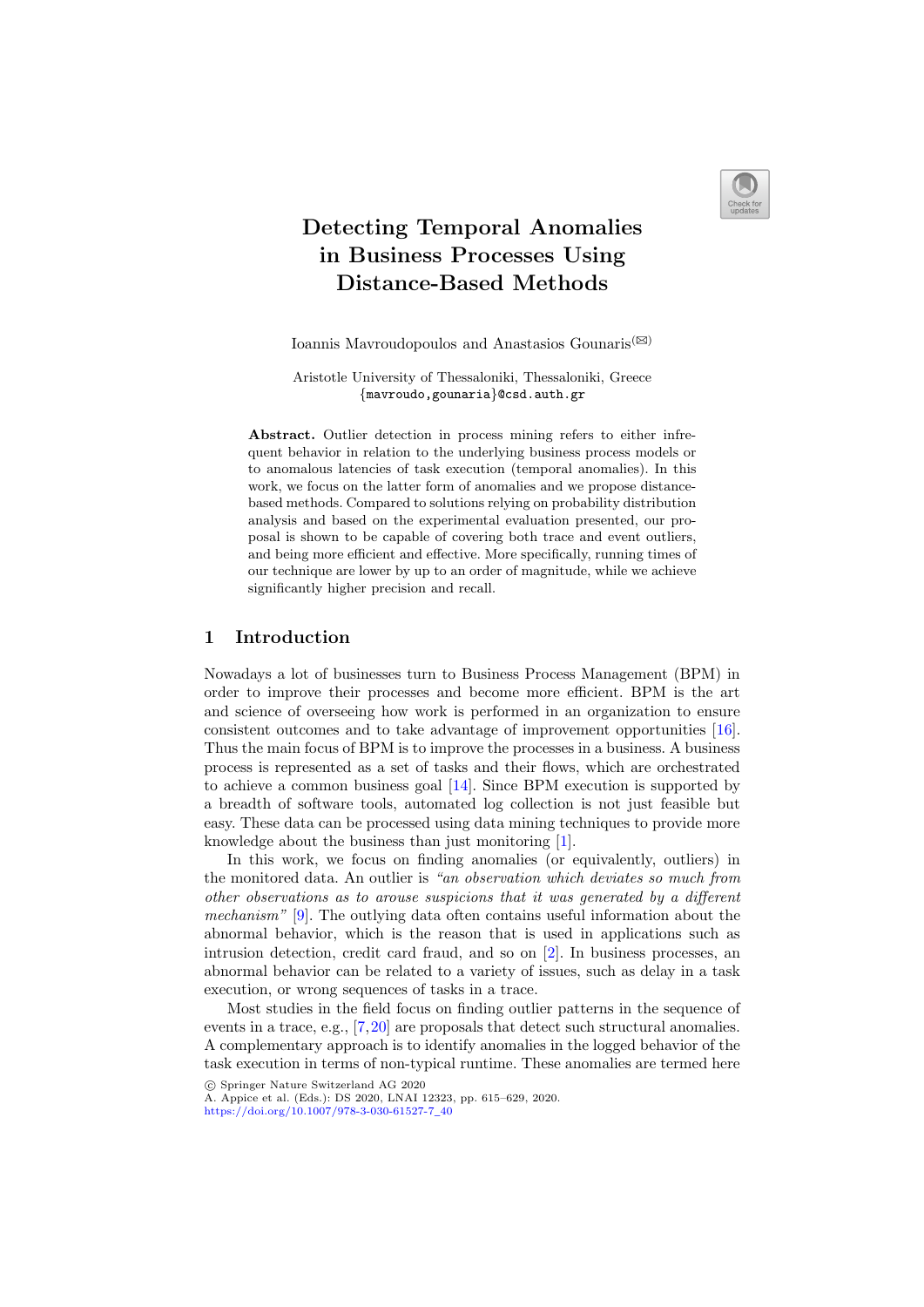as temporal ones, and as discussed in [18], it is important to check the behavior of a complete interdependent set of tasks to derive more insightful conclusions, e.g., whether it is (probably) a measurement error rather than actual abnormal task behavior.

The contribution of this work is to propose a distance-based outlier detection approach [2,12,13] to dealing with temporal anomalies in business processes. We present how this can be achieved, we discuss implementation issues and we thoroughly evaluate the proposed solution. According to our results, we can claim that our proposal is superior in terms of coverage, effectiveness and efficiency compared to the proposal in [18], which is based on probability distribution analysis. The running times of our technique are lower by up to an order of magnitude for practical settings, while we achieve significantly higher precision and recall.

The remainder of this work is structured as follows. In Sect. 2, we give the details of the problem and our solution. We present the experimental evaluation next. Section 4 discusses the related work and we conclude in Sect. 5.

# 2 A Distance-Based Temporal Outlier Detection Approach

In this section, first we formalize event logs. Then we describe the methods for discovering outlying traces and events. Following the terminology in [1,16], a task is an atomic activity, and in this work, without loss of generality, when we refer to activities, we imply atomic ones; therefore the terms tasks and activities are used interchangeably.

### 2.1 Preliminaries

We follow the same terminology and event log definition as in many other works in business process mining, e.g., [7,18]. More specifically, we assume that businesses have a mechanism to record the corresponding event logs in place in order to analyze their processes. An event log is composed of a set of traces. Each trace corresponds to a specific process instance execution and is identified by a unique case identifier. The instance execution is manifested as a recorded sequence of events. Each *event* records the execution of an *activity* in a particular trace(case).

**Definition 1.** Event Log: let  $A = \{a_1, a_2, \ldots, a_m\}$  be a finite set of activities (tasks) of size m. A log L is defined as  $L = (E, C, \gamma, \delta, ts, \preceq)$  where E is the finite set of events, C is the finite set of Cases (Traces),  $\gamma : E \to C$  is a surjective function assigning events to Cases,  $\delta : E \to A$  is a surjective function assigning events to activities, ts records the timestamp denoting the finish of task execution, and  $\preceq$  is a strict total ordering over events, normally based on execution timestamps.

From the definition above, it is straightforward to calculate the latency of each task based on the difference between its timestamp and the timestamp of its immediate predecessor; process instance start and termination events are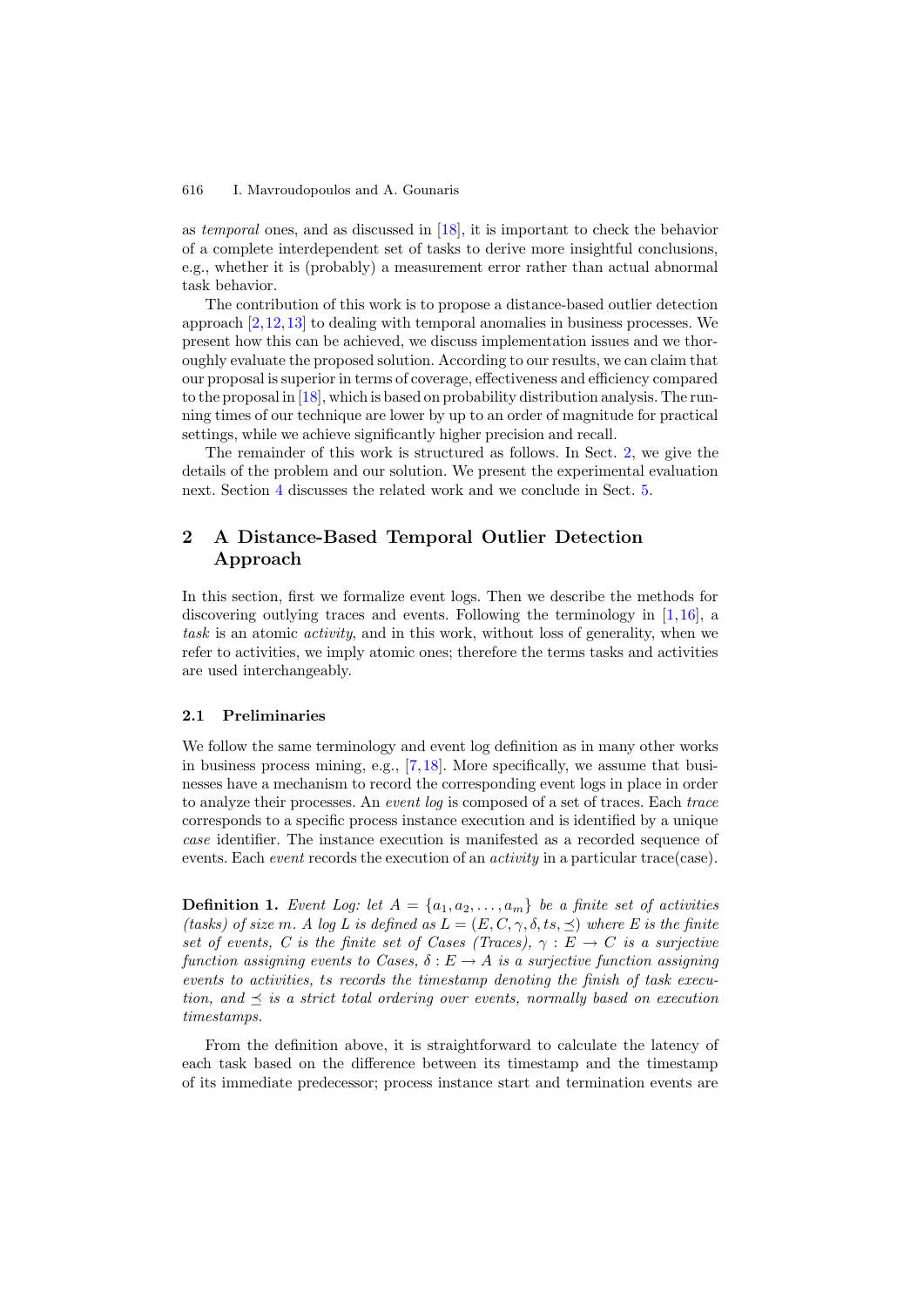included in the logs. The latency includes both the task duration and any waiting time.<sup>1</sup>

### 2.2 Temporal Trace Outliers

To the best of our knowledge there is no method that finds temporal trace outliers. Here, we propose a method that finds outlier traces based on the number of executions and the mean time spend in every activity in a specific process instance. We do not pose any restriction on (i) the order the activities may be executed, (ii) whether they all appear in the same instance and (iii) on the times they are executed in a single instance, since all these factors may differ between process instances, e.g., [7,19].

We group  $L$  entries by trace, i.e., case identifier. In order to define the distance between two traces, we first convert every trace to a vector of size  $2m$ . Each position to this vector corresponds to a distinct attribute.

Definition 2. Trace Vector: given a trace t, the Trace Vector of this trace, is a vector  $[n_0, ..., n_m, t_0, ..., t_m]$  where m is the number of different activities in the process to which L refers,  $n_i$ ,  $i = 1 \dots m$  is the number of executions of the same task in the same trace (e.g., due to loops) and  $t_i$  is the mean execution time of  $a_i$ .

In the definition above, execution time should be interpreted as equivalent to task latency. In the next step, we normalize the data, so that no attribute dominates the distance calculation during the outlier detection process. We create a trace matrix  $[t; t'; t''; ...]$ , where each row is a trace vector and there are  $2m$  columns. We then apply the z-score normalization Eq.  $(1)$  to every attribute, so that its mean value becomes equal to 0 and its standard deviation is equal to 1 [2].

$$
Z = \frac{X - mean(X)}{std(X)}, \ X \ is \ a \ column \ of \ the \ trace \ matrix \tag{1}
$$

**Definition 3.** Trace Vectors Distance: given two trace vectors  $t_1, t_2$ , where  $t_1 =$  $[t_1^1, \ldots, t_{2m}^1]$  and  $t_2 = [t_1^2, \ldots, t_{2m}^2]$ , we define the distance between them as

$$
dist = \sqrt{\sum_{i=1}^{2m} \frac{(t_i^1 - t_i^2)^2}{2m}} \tag{2}
$$

The Eq. (2) is similar to the traditional RMSE (Root Mean Square Error). We take the second power of their difference, so that the distance between two traces is dominated by the attributes for which they have the biggest difference.

<sup>1</sup> If the logs contain the start and end finish time of each task explicitly, then our approach to detecting latency anomalies can be applied to detecting anomalous task durations in a straightforward manner.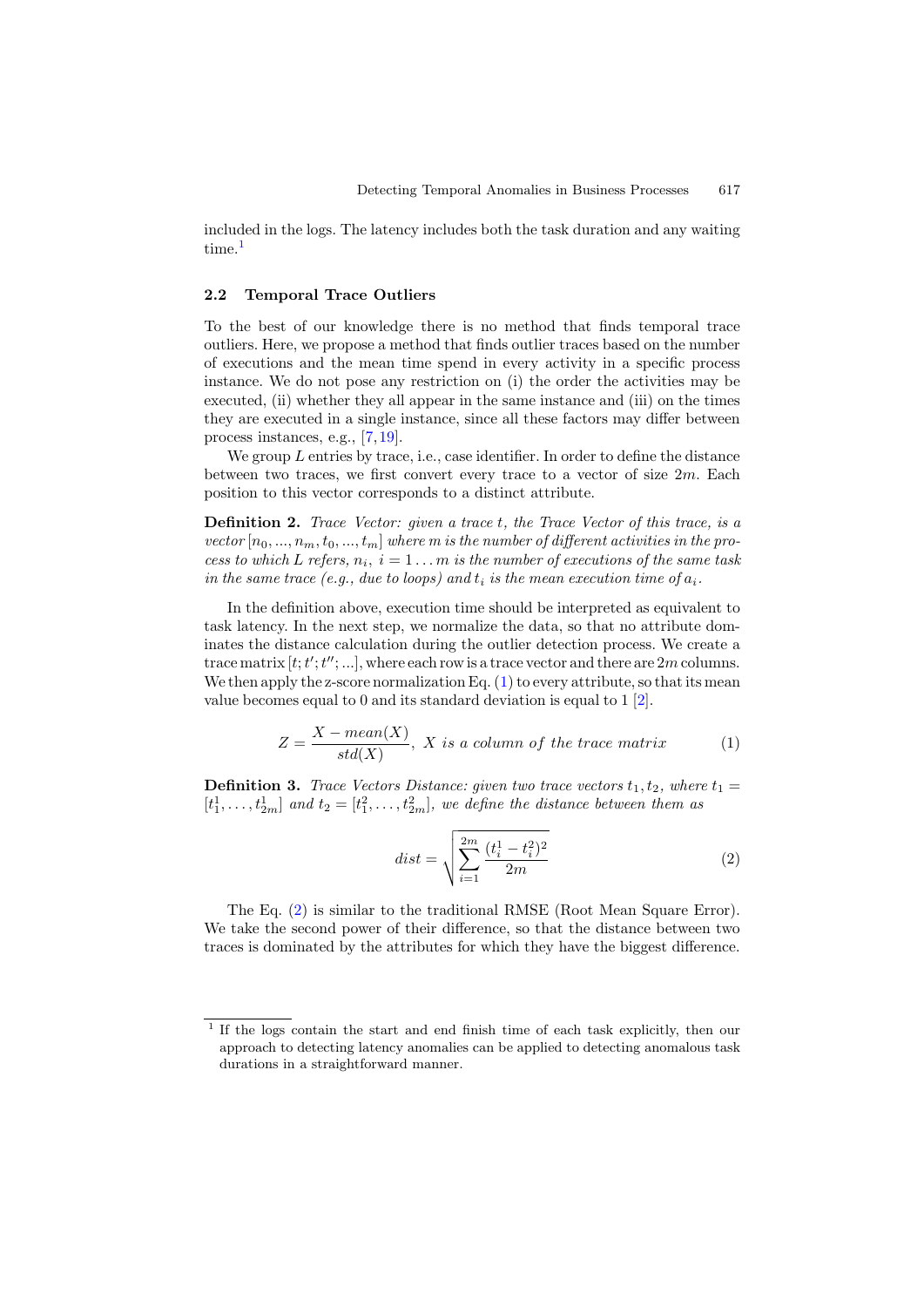### Algorithm 1 Find Outlier Traces

|    | traceVectors $\leftarrow$ []                                     |
|----|------------------------------------------------------------------|
|    | traces $\leftarrow$ extract traces from L                        |
|    | for all trace $\in$ traces do                                    |
| 4: | traceVectors append <b>preprocess</b> (trace)                    |
|    | end for                                                          |
|    | $normalizedTraces \leftarrow normalize(traceVectors)$            |
|    | $mtree \leftarrow \textbf{constructMTree}(normalizedVectors)$    |
|    | 8: outlier Factors $\leftarrow$ []                               |
|    | for all trace $\in$ normalized Traces do                         |
|    | kneighbors $\leftarrow$ mtree.kneirestneighbors(trace,k)         |
|    | outlier Factor $\leftarrow 0$                                    |
|    | 12: for all neighbor $\in$ kneighbors do                         |
|    | outlierFactor $\leftarrow$ outlierFactor + dist(trace, neighbor) |
|    | end for                                                          |
|    | outlierFactors append outlierFactor                              |
|    | $16:$ end for                                                    |
|    | sort outlier Factors                                             |
|    | <b>return</b> the top $\zeta$ traces                             |

The pairwise distance between traces is used in a straightforward manner to detect outliers. Each trace is assigned an outlier factor, which is equal to the sum of distances from the k-nearest neighbors. As such, the traces that, when depicted in a euclidean space, are located in areas with low density, will be reported as outliers. Once we have calculated the outlier factor for every trace, we can report the top  $\zeta$  outliers. Formally, the temporal trace outliers are defined as follows.

Definition 4. Temporal trace outlier: given a normalized trace matrix, a (normalized) trace vector t is an outlier if the sum of the distances  $dist(t, t')$  with the closest k other trace vectors t' is in the top  $\zeta$  values, where k and  $\zeta$  are parameters defined by the user.

In real scenarios, there are thousands of traces, so we cannot afford to calculate the distance between every pair of traces due to the quadratic complexity of such a process. That is why we need a data structure called M-Tree to mitigate the performance impact of range queries. M-Tree is a tree data structure that is constructed using a metric and relies on the triangle equality for efficient range and k-nearest neighbors queries [6]. The pseudo-code is in Algorithm 1.

In the last step of the algorithm, instead of reporting the top  $\zeta$  outliers, we can report the traces for which their outlier factor deviates more than  $x$  times the standard deviation from the mean value. Or we can resort to the outlier definition used in the subsequent section. However, our approach is more suitable for a high-dimensionality space, since  $2m$  can grow large. This is because a key characteristic of the outlier definition above is that it does not rely on estimating the underlying probability distribution, which is notoriously difficult in multiple dimensions.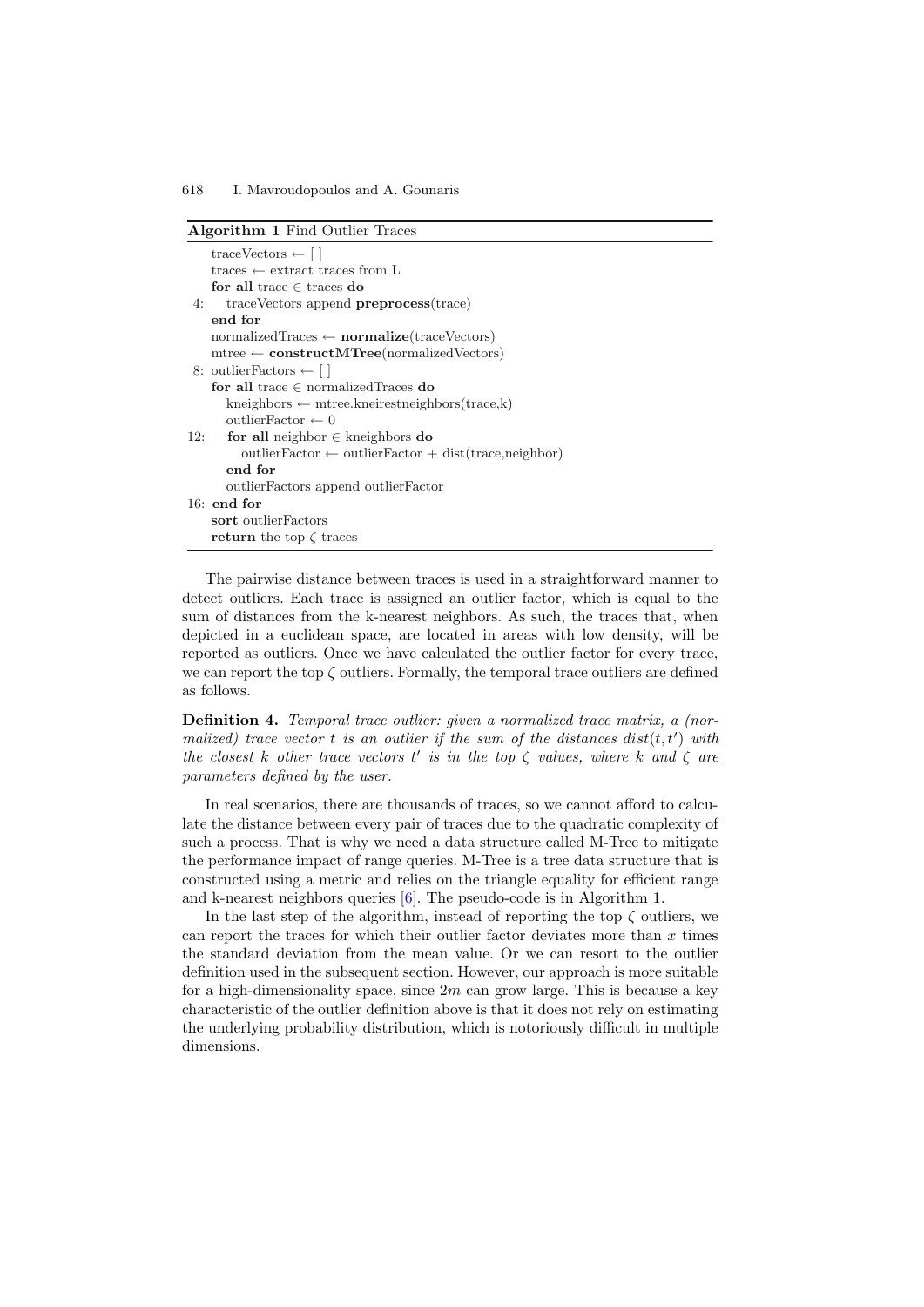### 2.3 Temporal Event Outliers

The previous method of outlier detection refereed to traces as a whole. Event outliers, examine each event type separately, i.e., log entries in  $L$  are grouped by the activity they refer to through the function  $\delta$ . The aim of temporal event outlier detection is to identify the event log entries, for which the corresponding execution latency is highly dissimilar compared to the rest of the executions of the same activity type.

This problem is first addressed in [18], where Rogge-Solti et al. presented a method to find temporal anomalies, i.e. anomalies concerning the running time of an activity in a process, using probability distribution fitting. The key point is that, most commonly in real cases, the distribution of the task execution latencies does not follow a normal distribution; so the proposal in [18] leverages a more robust curve fitting method, which relies on the work in [23].

In this work we propose a method that uses the pairwise event log distances to determine the outliers. The distance between two task entries is defined as the absolute value of the difference between their execution latency. Then, the definition employed for trace outlier detection is transferred to events in a straightforward manner.

Definition 5. Temporal event outlier: given a set of task execution latencies referring to the same activity  $a_i \in A$ , a logged task latency is an outlier if the sum of the distances with the closest k other task latencies is in the top  $\zeta$  values, where k and  $\zeta$  are parameters defined by the user.

Alternatively, the following definition can be used, which is on the one hand the same as in the seminal work of  $[12,13]$  but is more sensitive to the userdefined input parameters.

Definition 6. Temporal event outlier (alternative definition): given a set of task execution latencies referring to the same activity  $a_i \in A$ , a logged task latency is an outlier if it has less than k neighbors, where another task latency is neighbor if its distance is less than or equal to  $R$ , and  $k$  and  $R$  are parameters defined by the user.

Both definitions, for efficient implementation, require a data-structure, such as R-tree or M-tree to perform the range queries involved.<sup>2</sup> Another similarity is that they do not require data normalization, e.g., through Eq. (1). Their main difference is that Definition 5, gives a list of  $\zeta$  values and implies that the end user will post-process this list to check whether all the reported events are outliers indeed, or more outliers exist, e.g., through examining the relative differences of the sums. In Definition  $6$ , there is no post-processing, but the correct setting of the  $R$  value, which is scenario-dependent, rests with the user.

<sup>2</sup> It is out of our scope in this work to compare R-tree vs M-tree.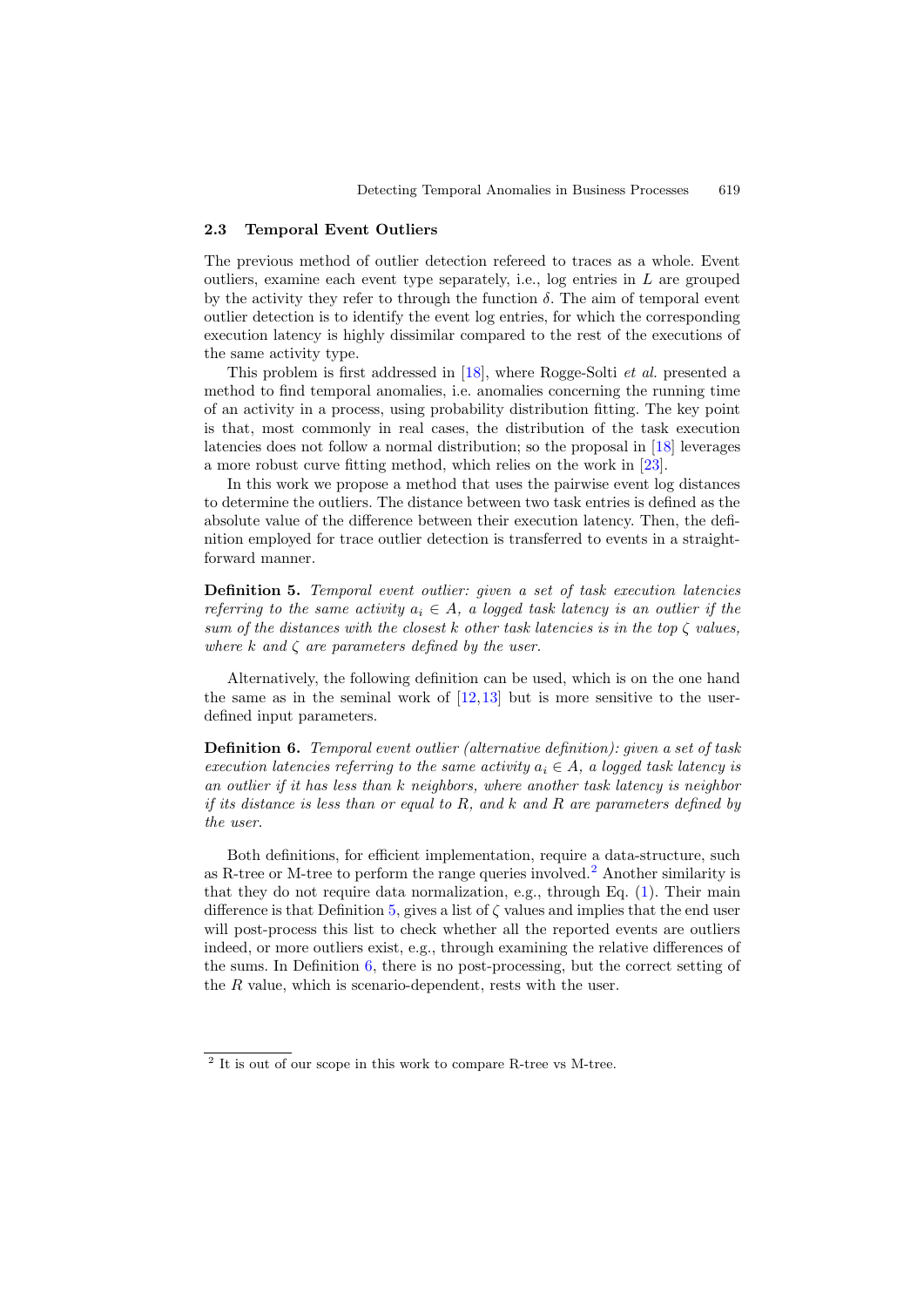

Fig. 1. Example of a measurement error from [18]. In the first row, the real execution times of each event are shown. After a measurement error at event E2, which also effected the execution time of E3, the second row shows the entries in the log file.

### 2.4 Temporal Outliers of Event Pairs

Reporting individual temporal event outliers is hard to interpret because such temporal anomalies can be either true anomalies or measurement errors. In the latter case, the timestamp of an event has been falsely logged, causing an event to appear as outlier. This problem was first defined in [18], where the key observation is that measurements errors typically affect two consecutive tasks in the trace in a negatively correlated manner. More specifically, if there is no abnormal behavior in the real execution, but due to delayed (resp. early) recording, a task instance has a long (resp. short) latency in the logs, it is expected that the subsequent event will have a recorded short (resp. long) latency. This is (most probably) a measurement error and has to be distinguished from real outliers (see Fig. 1).

The approach to identifying measurement errors in [18] consists of two components: (i) estimating the probability distribution function of the task latencies, as mentioned in the previous section, and (ii) employing a Bayesian Network to define the dependencies between activities; where the nodes in the Bayesian Network are the activities and the edges represent the succeeding-preceding relations. Here, we suggest to replace the first part with distance-based outlier detection techniques, extending the proposal in Sect. 2.3. More specifically, we introduce two techniques for detecting measurement errors (or better, probable measurement errors). The first one transfers the problem of outlying detection of event pairs to the problem of distance-based outlier detection of 2-dimensional points, so that Definitions 5 and 6 apply with simple extensions. The second one uses exactly the same setting as in Sect. 2.3.

Mapping Consecutive Events in a 2-Dimensional Space. First, we normalize the task latencies similarly to the approach in Sect. 2.2. Second, we take all the ordered pairs of consecutive events as they appear in the log file. For each such ordered pair, we keep only the ordered pair of their normalized latencies. Then, each ordered pair of latency values can be treated as a 2-dimensional point. Regardless of any probability distribution of the task latencies, for every activity, the mean latency is 0 and its standard deviation equals to 1. Overall, the whole log set is transformed to a set of points. The size of this set is smaller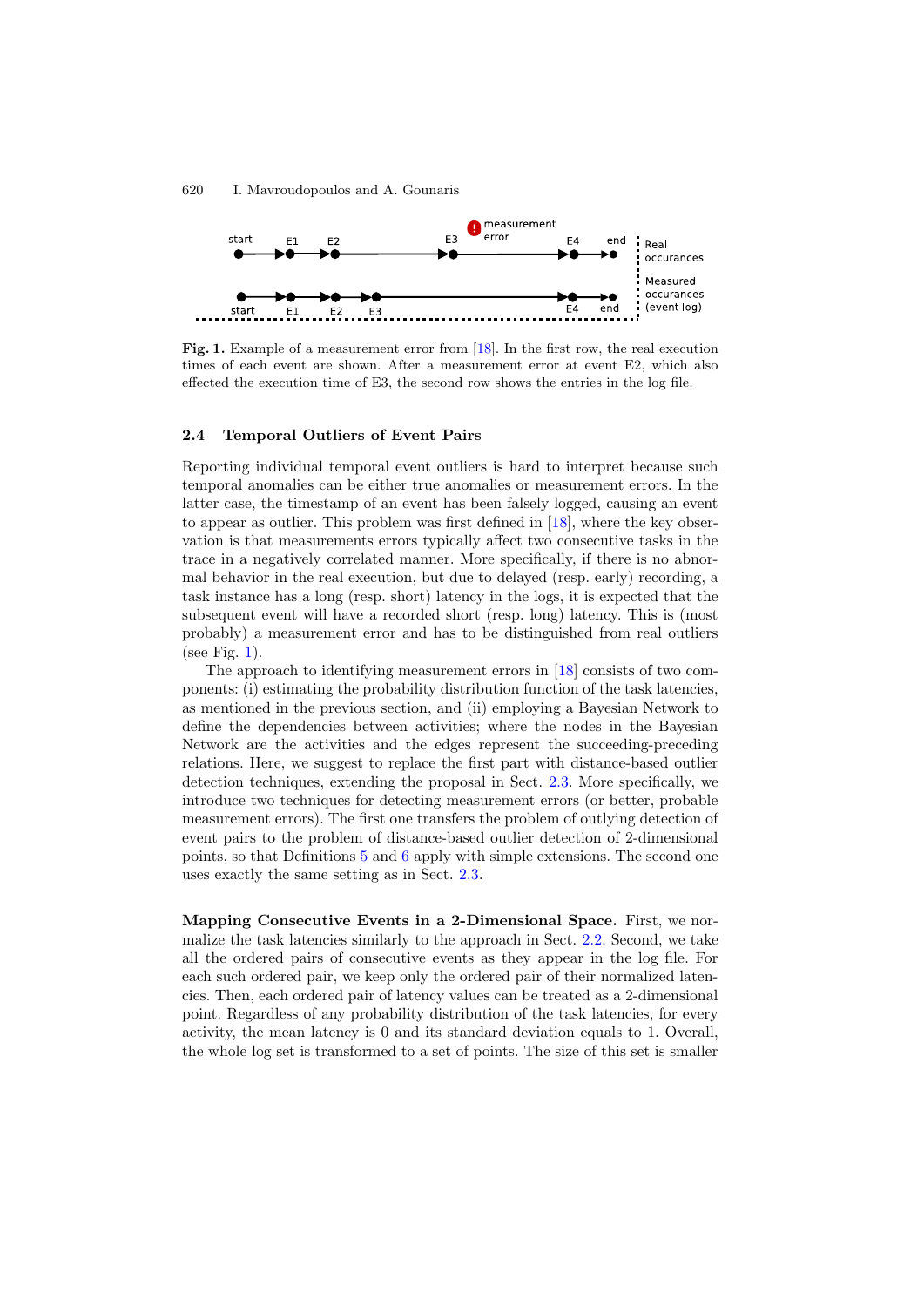

Fig. 2. Example data point distribution after normalization. The blue data points are true outliers. The green data point at the top-right is also a true outlier because its coordinates have the same sign. However, the red point at the top-left part is (probably) a measurement error. (Color figure online)

than the number of log entries in  $L$  because we produce a point for each event in a trace apart from the start one.

Figure 2 shows an example of a set of log entries transformed to a set of points. We notice that most of the data points are near the center  $(0, 0)$ , but there are several points that are far from it. The data points that deviate significantly from the center, are reported as outliers using our distance-based techniques (either definitions), because they have a few points in their neighborhood. In the example, most of the outliers deviate only with regards to a single dimension; these are considered as true outliers. True outliers are also the outliers in the top-right and left-bottom part of such an illustration. However, any points in the top-left or right-bottom part, like the red point in the figure, are reported as (probable) measurement errors because the sum of their execution times is normal and there is a suspicion that it is simply due to delayed or premature recording of the finish timestamp of the preceding event.

We employ Definition 5 for outlier detection, using the euclidean distance. Instead of a M-tree, we can also use a R-tree (see also Algorithm 2). As previously, we report the top  $\zeta$  points.

We use again as an outlying factor, the sum of distance for the k-nearest neighbors for every data point. In order to make fast knn queries we implement a tree data structure, named R-Tree, which is suitable for range queries and knn queries in the space. As a distance metric we are using the Euclidean distance.

The m data points with the highest outlying factor, will be reported as outliers. In Algorithm 2 we show the procedure of detecting outlying pairs of events.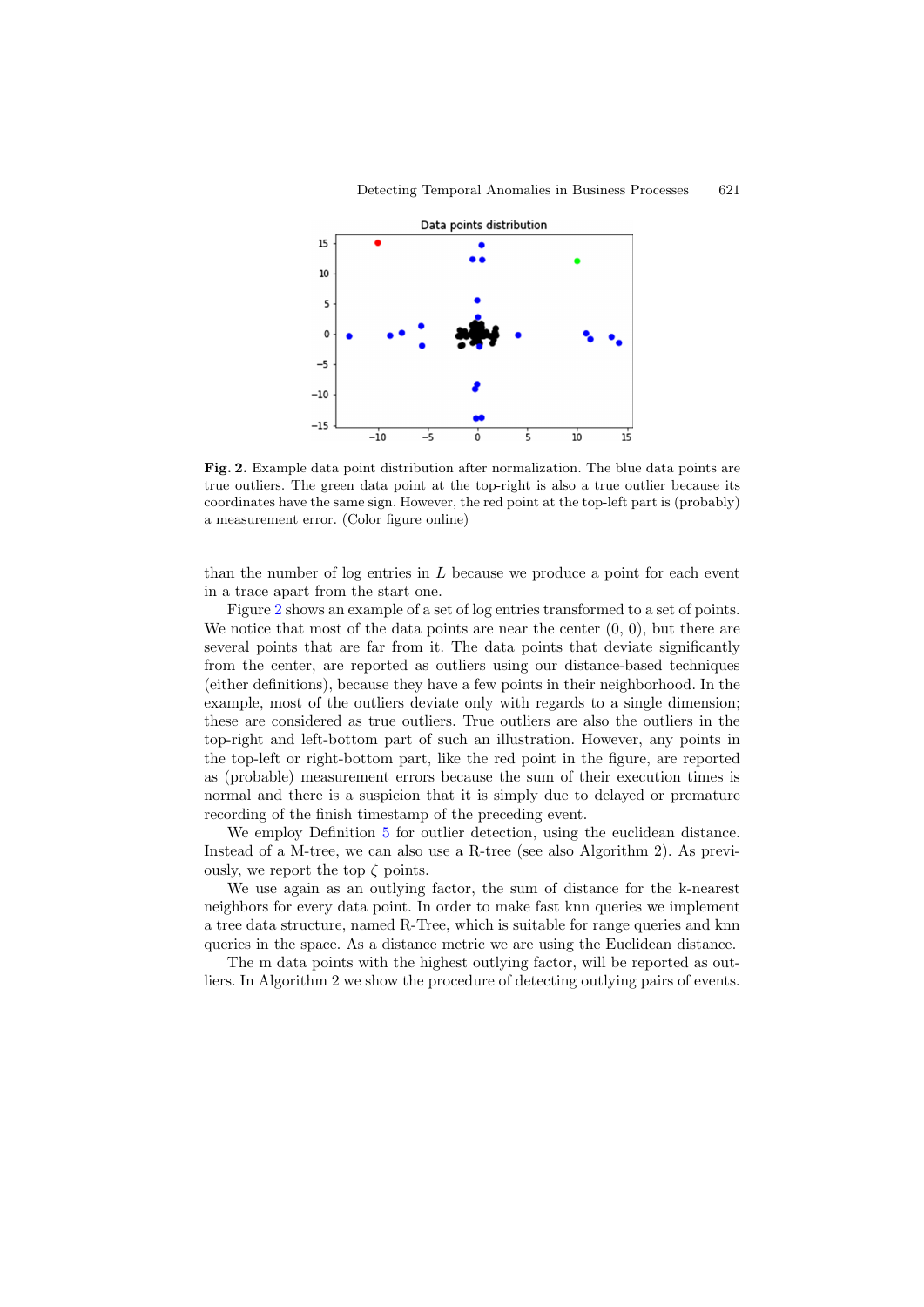| Algorithm 2 Temporal outliers of event pairs                                     |  |  |
|----------------------------------------------------------------------------------|--|--|
| Input traces                                                                     |  |  |
| <b>Output</b> outliers                                                           |  |  |
| event Pairs $\leftarrow$ []                                                      |  |  |
| for all trace $\in$ traces do                                                    |  |  |
| for all $e_1, e_2 \in \text{trace do}$                                           |  |  |
| eventPairs append $[normalized(e_1.latency)]$ , normalized $(e_2.latency)]$      |  |  |
| end for<br>5:                                                                    |  |  |
| end for                                                                          |  |  |
| $rtree \leftarrow \text{constructRTree}(eventPairs)$                             |  |  |
| outlier Factors $\leftarrow$ []                                                  |  |  |
| for all pair $\in$ event Pairs do                                                |  |  |
| $kneighbors \leftarrow rtree.kneirestreighbors(pair)$<br>10:                     |  |  |
| outlier Factor $\leftarrow 0$                                                    |  |  |
| for all neighbor $\in$ kneighbors do                                             |  |  |
| outlier Factor $\leftarrow$ outlier Factor + euclidean-distance (pair, neighbor) |  |  |
| end for                                                                          |  |  |
| 15:<br>outlierFactors append outlierFactor                                       |  |  |
| end for                                                                          |  |  |
| sort outlier Factors                                                             |  |  |
| outliers $\leftarrow$ top $\zeta$ pairs                                          |  |  |

The technique so far has produced the list of the consecutive logged events that are temporal outliers. The next step is the assessment of the type of outlierness. As already discussed, if these points have their coordinates with opposite signs, i.e., one positive and another negative, there are reported as measurement errors; otherwise they are reported as normal outliers. However, the normalized latencies may create a problem if the absolute mean latency of one task in the pair is much larger than the absolute mean latency of the other; in such a case, deviating the same amount of standard deviations in both dimensions does not counterbalance each other. Therefore, we denote as  $(d_1, d_2)$  the pair of the nonnormalized latencies for each result item in Algorithm 2, we adopt the following definition and we run Algorithm 3.

Definition 7. Measurement error: given a set of pairs of outliers as reported by Algorithm 2, the constituent outliers are reported as (probable) measurement errors if

$$
|(mean(d_1) - d_1) - (mean(d_2) - d_2)| \le \tau
$$
\n(3)

Outlier Detection of Pairs: A More Efficient Approach. In the previous technique, for each pair, we calculate the sum of distances from its  $k$  nearest neighbor. Even though with the use of R-Tree, we manage to reduce the running time, most of the computations were unnecessary, because they involve normal latencies. Based on this, we keep the Algorithm 3 the same, where outliers differentiate between normal outliers and measurement errors, but the input is not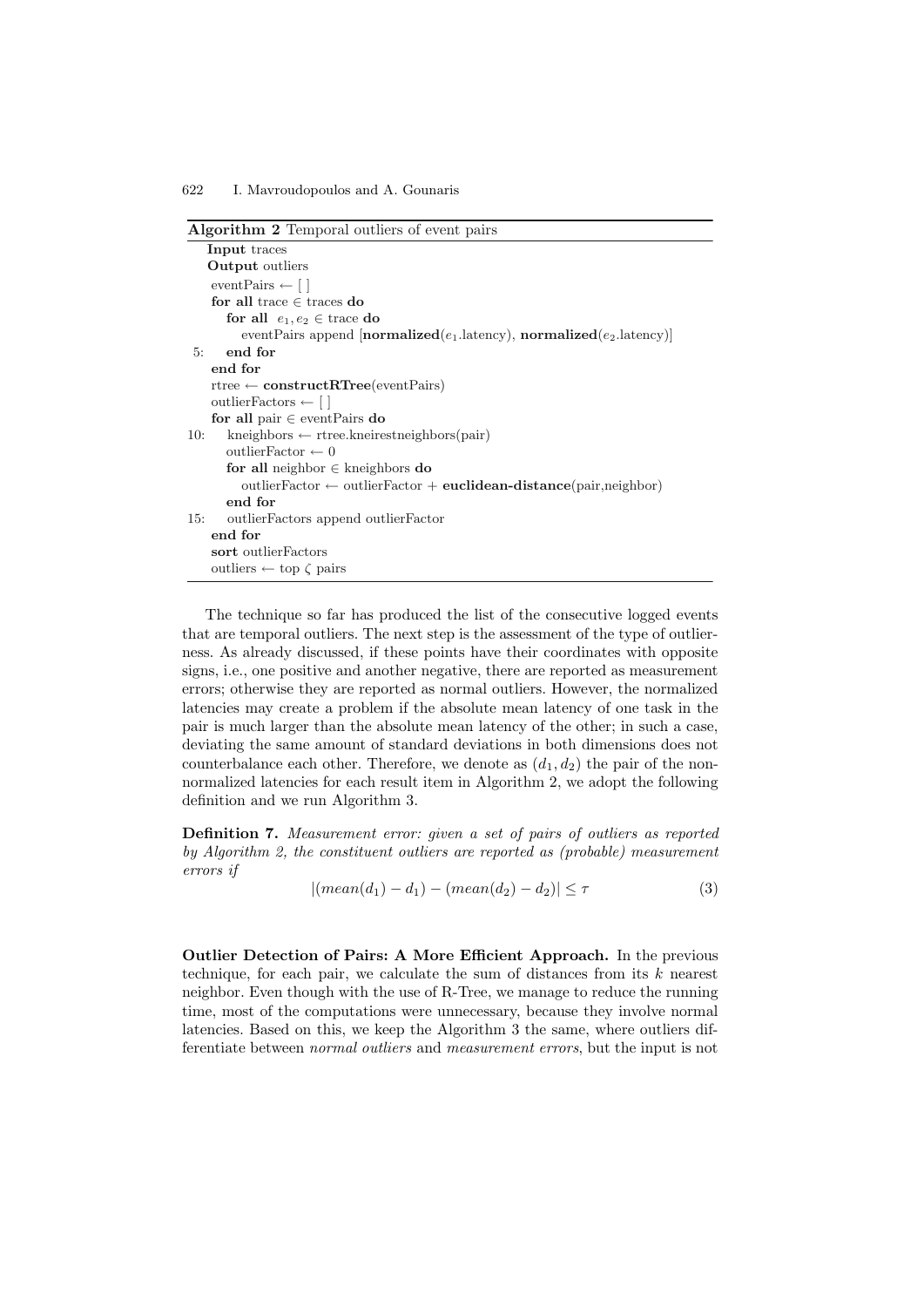| <b>Algorithm 3 OutliersOrMeasurementErrors</b>                          |  |  |
|-------------------------------------------------------------------------|--|--|
| <b>Input</b> outliers from Algorithm 2, threshold $\tau$                |  |  |
| <b>Output</b> normalOutliers, measurementErrors                         |  |  |
| normalOutliers $\leftarrow$ o $\in$ outliers and (o.x same sign as o.y) |  |  |
| 2: measurementErrors $\leftarrow$ []                                    |  |  |
| for all pair $\in$ outliers-normal Outliers do                          |  |  |
| if pair is measurement error based on Equation $(3)$ then<br>4:         |  |  |
| measurement Errors append pair                                          |  |  |
| 6:<br>else                                                              |  |  |
| normalOutliers append pair                                              |  |  |
| end if<br>8:                                                            |  |  |
| end for                                                                 |  |  |
| 10: return normalOutliers and measurementErrors                         |  |  |

provided by Algorithm 2. Instead, we use the techniques in Sect. 2.3 to find isolated outliers. For each such outlier, we check whether its succeeding event is an outlier as well, and if this is the case, the pair is considered in Algorithm 3. As will be reported in the evaluation, avoiding to map the task pairs to a 2d space yields performance improvements while producing exactly the same results.

### 3 Evaluation

We used both real-world and synthetic datasets to evaluate the performance of the proposed methods. We start by presenting the datasets, followed by the evaluation of the trace outlier detection method. Then we compare the two pairbased methods that use distance and at the end we compare the best of these methods with the one proposed in [18]. All tests were conducted in a machine with 16 GB of RAM and 3.2 GHz CPU with 8 cores. The source code for all of the proposed distance-based outlier detection methods is publicly available on  $G$ itHub<sup>3</sup>.

The real-world datasets are taken from the Business Process Intelligence (BPI) Challenges, and more specifically from the 2012 and 2017 ones. BPI12<sup>4</sup> is an event log of a loan application process. It consists of 13087 traces that contain a total number of 262200 events. The mean amount of events per trace is 20.03 and the minimum and maximum amount is 3 and 175, respectively.  $BPI17<sup>5</sup>$  is an event log, which also corresponds to a loan application of an Dutch financial institute. It includes 31509 traces, which contain over 1M (1202267) events in total. The mean, max and min number of events per trace for this dataset are 38.15, 10 and 180, respectively. We have also created a synthetic dataset (details will be discussed later).

<sup>&</sup>lt;sup>3</sup> https://github.com/mavroudo/BPM-outlierDetection-distance-based.

<sup>4</sup> https://data.4tu.nl/repository/uuid:3926db30-f712-4394-aebc-75976070e91f.

<sup>5</sup> https://data.4tu.nl/repository/uuid:5f3067df-f10b-45da-b98b-86ae4c7a310b.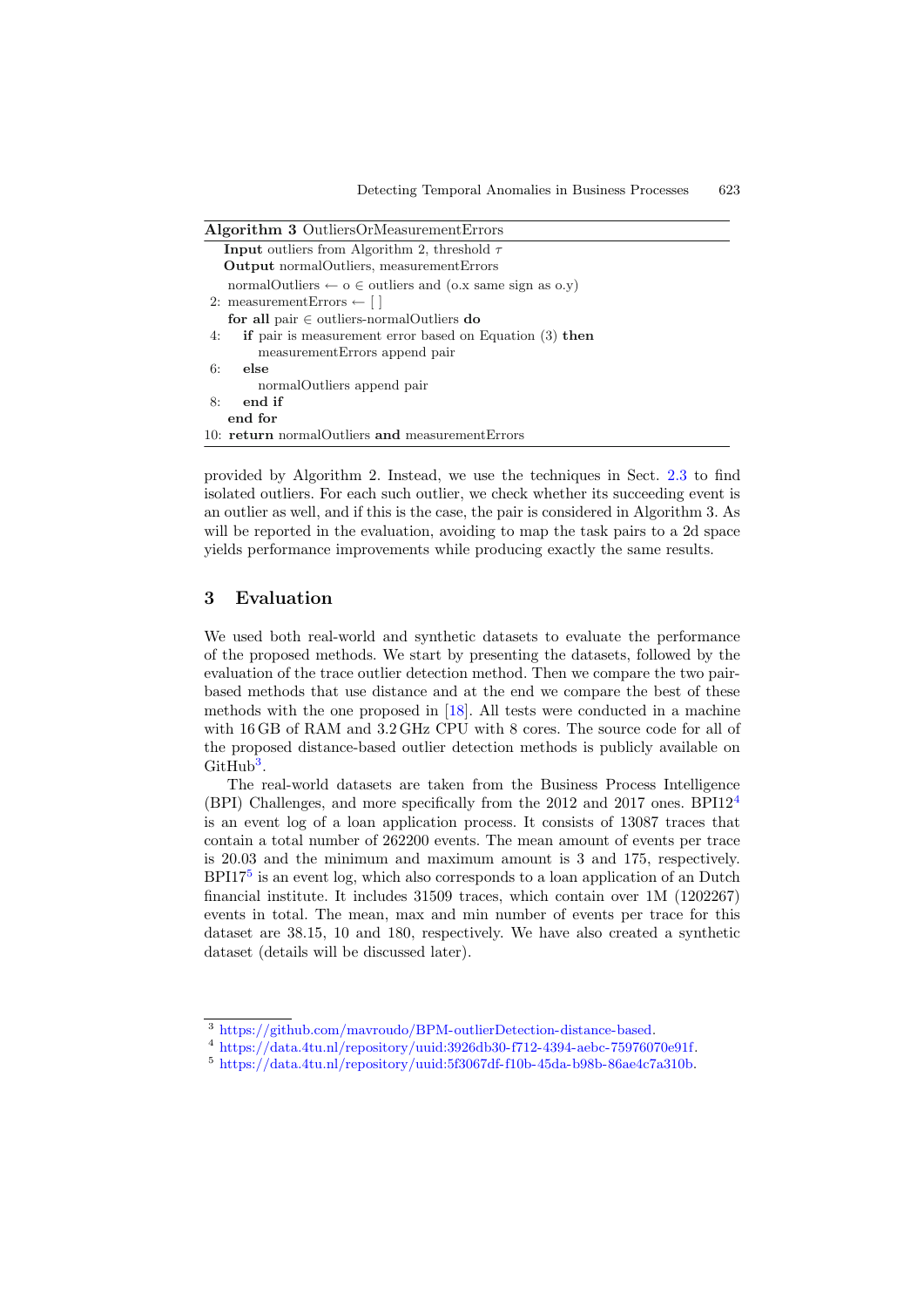

**Fig. 3.** Sum of the distances from the k-nearest neighbor for different values of  $k$  (a) and sum value distributions for  $k = 50$  (b)

### 3.1 Evaluation of Trace Outlier Detection

Our first experiment aims at verifying the effectiveness of our approach. For this, we use the read-world dataset BPI12. Figure  $3(a)$  shows how the sum of distances from k-nearest neighbors is changing with different values of k. It also helps us identifying the most suitable value of k, which corresponds to the plot that is initially as parallel as possible with the horizontal axis, and then, after a sharp change, becomes parallel to the vertical one. Such a behavior allows a clearer distinction of outliers, and in our experiment is the plot for  $k = 50$ .

In Fig. 3(b), the box-plot shows how the sums of distances of the 50 nearest neighbors are distributed for all the traces. As shown, the mean value is very low (actual value is 14.4) and there are only a few traces that have sum of distances more than 400. After executing the trace outlier detection method for  $k = 50$  and a relatively large  $\zeta$  value, we report as real outliers the traces with outlying factor greater than the mean value of all the sums plus 4 times the standard deviation; in this manner, we keep 52 outlying traces. Two examples are as follows:

- 1. Trace<sub>2</sub>, which contains the activity "W<sub>-</sub>Wijzigen contractgegevens". This activity was only executed in 12 out of 13082 traces.
- 2. Trace<sub>856</sub> because its mean execution time of the activity "W<sub>-Afhandelen</sub> leads" is 2327510.471 s. This activity has mean execution time 586 s in the complete log.

The previous experiments referred to the effectiveness of the approach. Regarding the efficiency, even though that we use an M-Tree to reduce the time for k-nearest neighbors queries, as the dimensions increase, the running time for these queries increases in a quadratic manner, as shown in Fig. 4.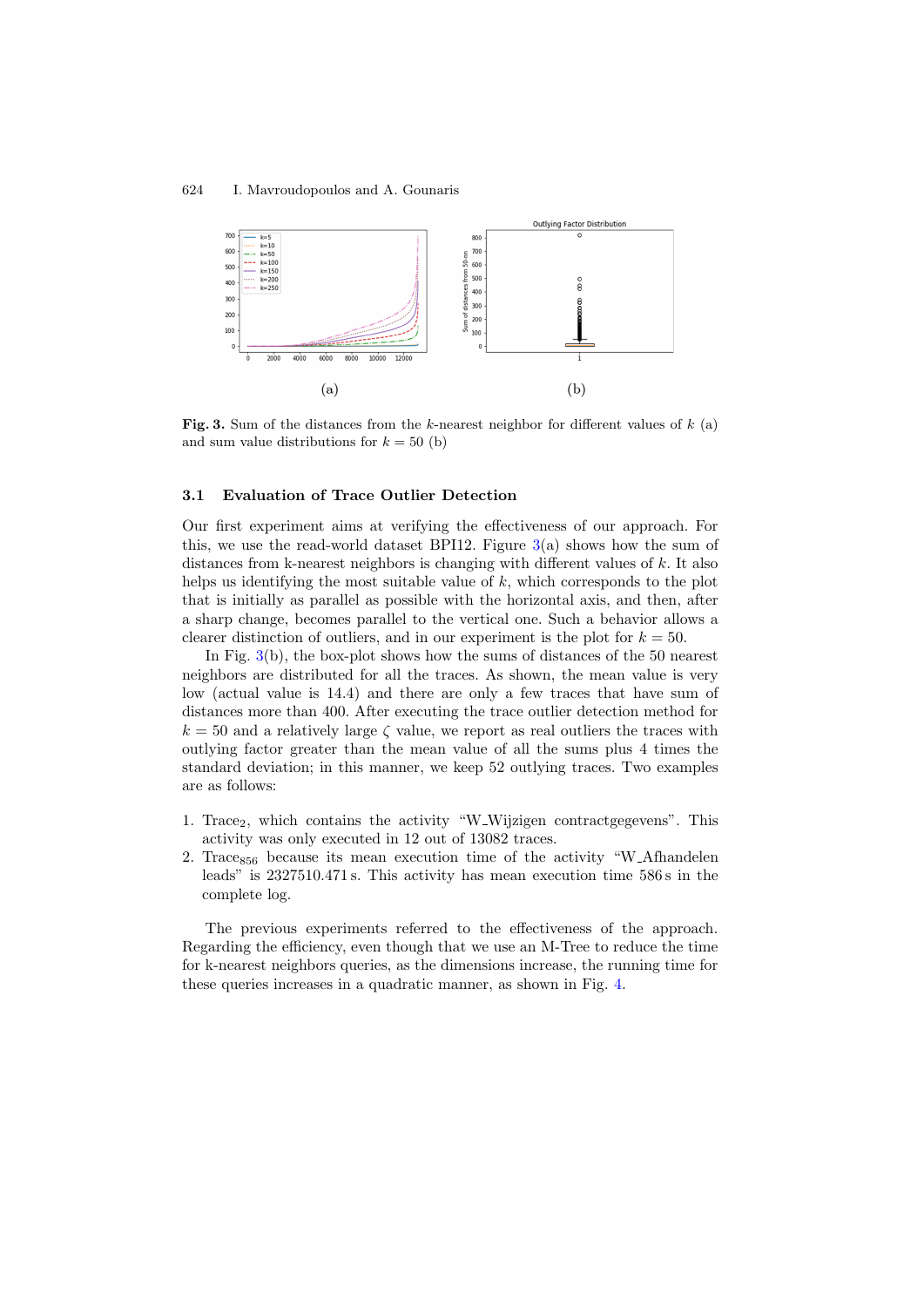

Fig. 4. Execution time for varying number of dimensions



Fig. 5. Execution times of distance-based outlier detection with and without mapping event pairs to a 2-dimensional space

### 3.2 Evaluation of Event Outlier Detection

In Sect. 2.4 we proposed two different methods that use the distance to find anomalous pairs of events and then classifying them as true outliers or measurement errors. We conduct an experiment using the BPI12 dataset to compare the execution times between these two methods and we show the running times in Fig. 5. From the figure, we can conclude that not mapping to a 2-dimensional space but directly relying on individual event outlier detection is more efficient by up to an order of magnitude for small  $k$  values. Therefore, next, we employ solely the second method from Sect. 2.4.

Comparison Against [18]. To compare our distance-based outlier detection against the probability distribution-based in [18], we employ both BPI12 and BPI17 and also a synthetic data set. The synthetic dataset contains 4 activities with different distributions, namely (i) a combination of two normal distributions (see Fig.  $6$ ), (ii) a combination of two alpha distributions, (iii) a combination of two exponential distributions and (iv) a power lognormal distribution. It includes 526 traces of 8K events overall, where every trace contains between 5 to 25 events. The synthetic dataset is provided along with the source code.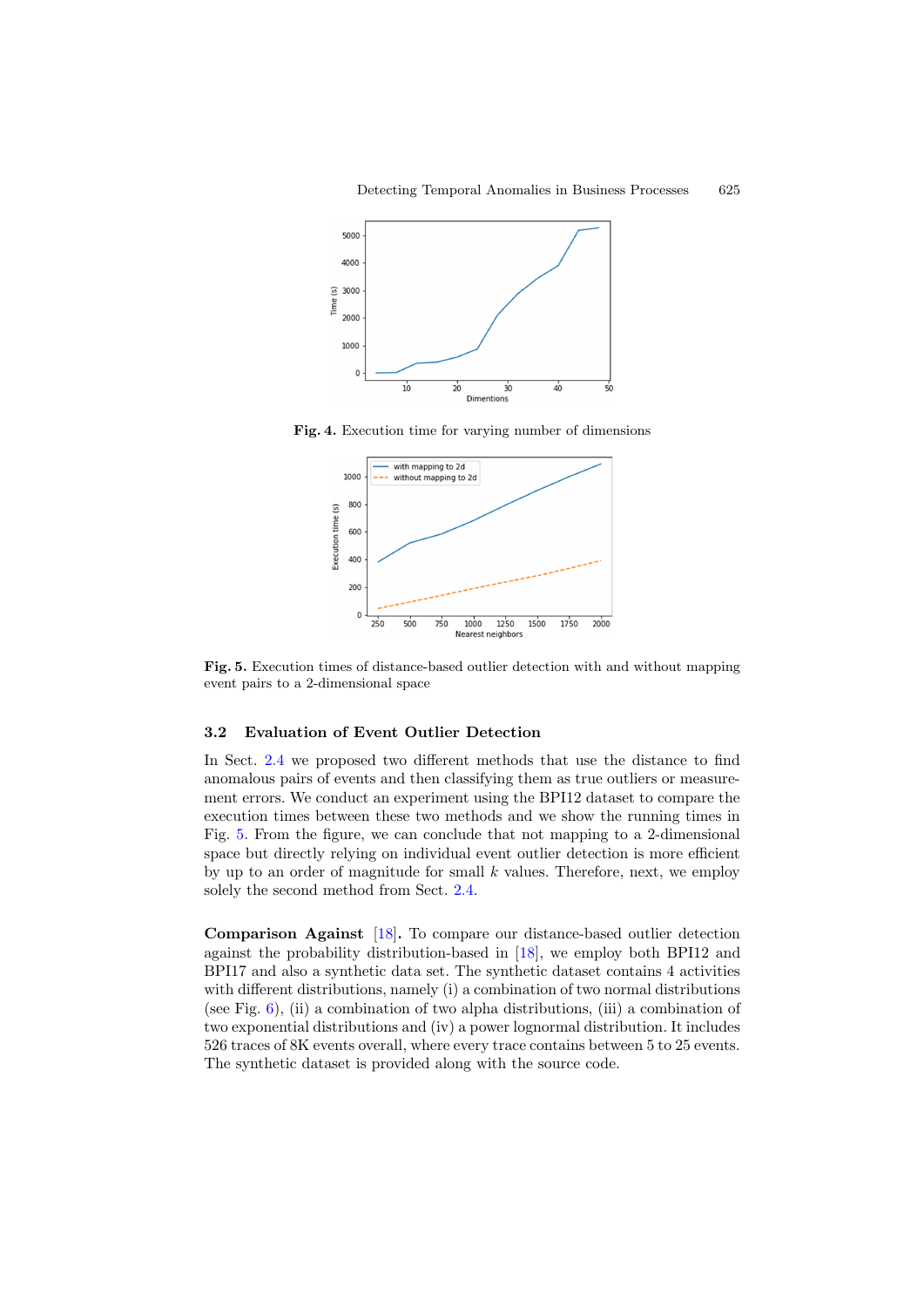

Fig. 6. Distribution of task execution latencies for the first activity in the synthetic dataset.



Fig. 7. Running times for the BPI12 (left), BPI17 (middle) and synthetic (right) datasets, respectively. The yellow (doted) line represents execution time based on threshold and the blue line represents execution time based on the number of neighbors (Color figure online)

The execution times for both methods are presented in Fig. 7. We confirm that the time is linear dependent on  $k$ , i.e., the number of nearest neighbors that we take into account in the distance-based method. The execution time for the distribution fitting method does not depend on the input parameters (i.e., probability fitting threshold ranging from  $0.001$  to  $0.2$ ). For a value of k close to 50 that we have shown that make more sense, our method runs faster by an order of magnitude.

We test the effectiveness of each method in the synthetic dataset. Each event is classified as outlier or normal based on whether the probability density function is below 0.01. The precision and recall results appear in Fig. 8. Our method has significantly higher precision and recall, whereas the distribution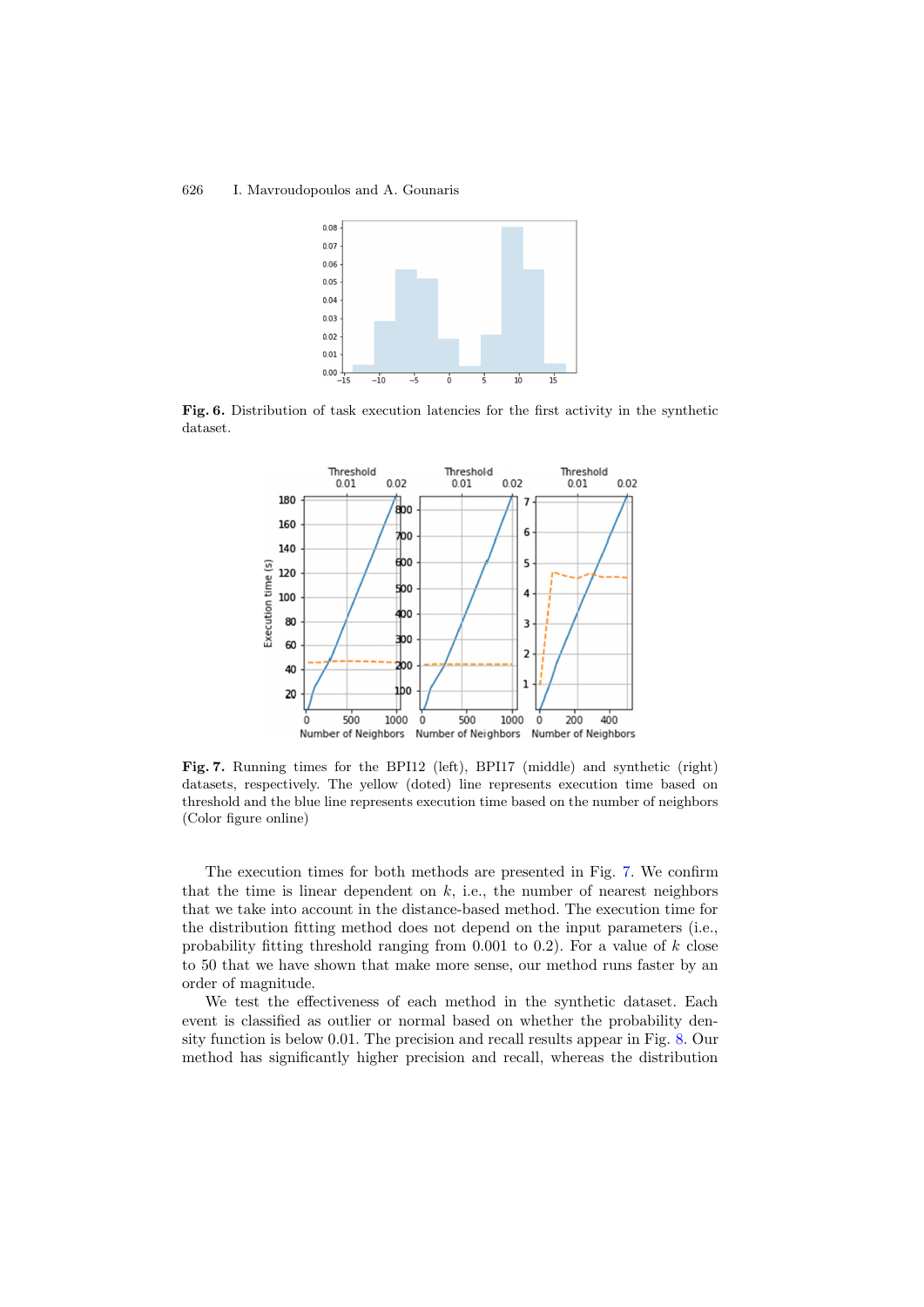

Fig. 8. Precision and recall as a function of  $\zeta$  for the distance-based method with  $k = 50$ (left) and the probability fitting threshold for the technique in [18] (right).

fitting method cannot approximate correctly the underlying distributions. E.g., for the distribution in Fig. 6 (first activity in the synthetic dataset), it fails to correctly report outliers with task latency between 1 and 4 time units. Overall, Fig. 8 shows that no matter how the technique in [18] is configured, there is better configuration of our technique in terms of precision and recall.

# 4 Related Work

There are several proposals about outlier detection in business processes. However, almost all of them focus on detecting outliers regarding the structure of the underlying process model. In this direction, outliers can be used in order to predict the failure of an ongoing process. In [5,11], different approaches to predicting the next tasks of an active trace, and based on this prediction to determine if a trace will fail to execute properly, are presented. In addition, as a business process log trace is typically in the form of a sequence of tasks, outliers can be found in these sequences, e.g., [7,15]. Anomaly detection methods that take into account both the structure of the model and the data attributes are known as multi-perspective, have been developed, such as the ones in  $[3,4,17]$ . However, none of these approaches deal with temporal anomalies in the way we do, and thus are not directly comparable to our approach. Temporal outlier detection, in the context of BPM, have been addressed in [18], and we have directly compared our solution against it in the previous section. The approach in  $[10]$ , even though it calculates the distance between traces based on task duration, it only considers those traces that contain identical tasks. Hence, it cannot find global temporal outliers and does not deal with measurement errors.

In addition, a typical application is to clear the log dataset removing infrequent behavior in order to facilitate process discovery; process discovery aims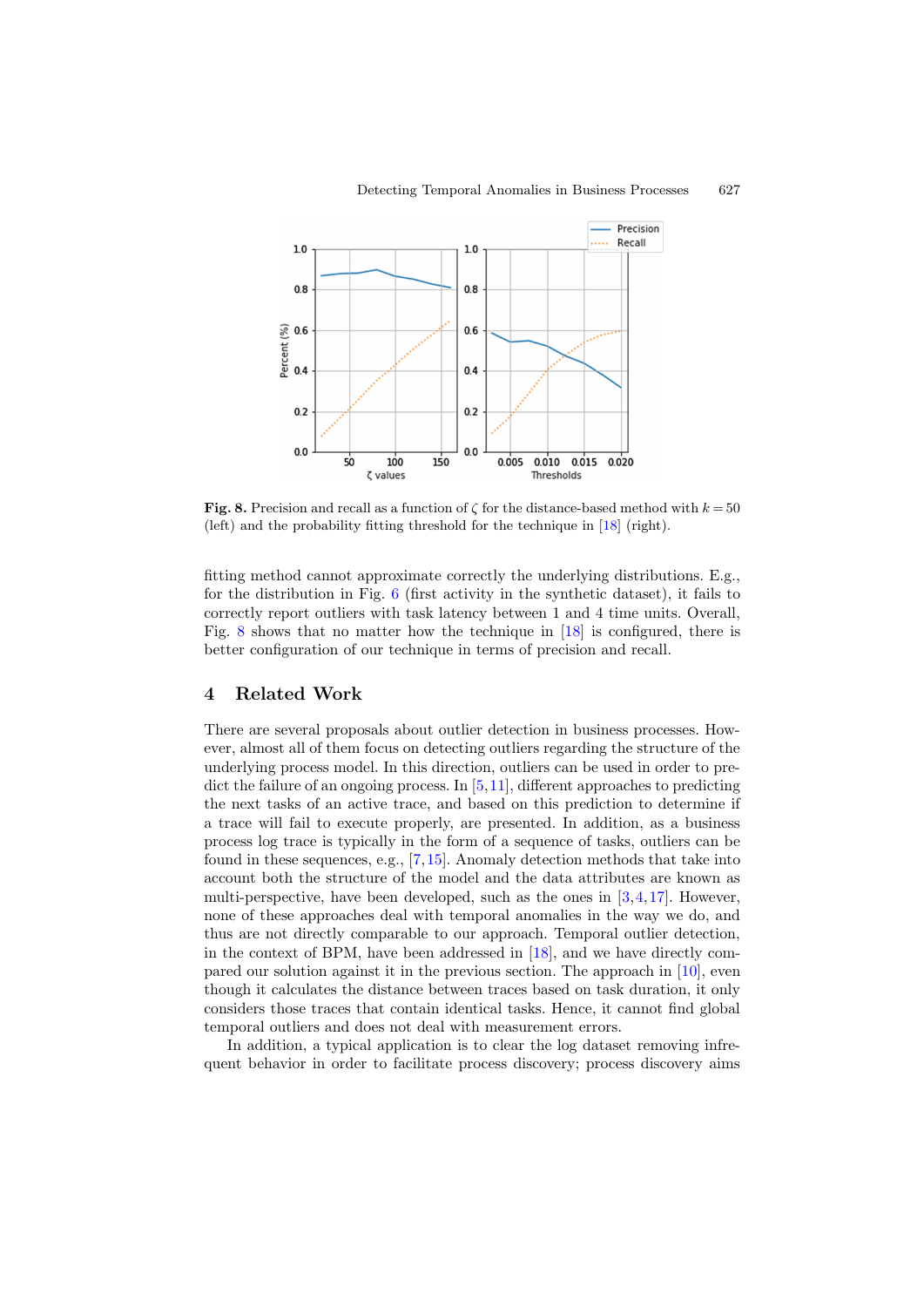to derive the underlying process model out of event logs. Another example of dealing with variations in the process model structure is to allow configurable models, as thoroughly covered in [19]. All the proposals above are orthogonal to our work, which focuses on temporal outliers.

From the outlier detection point of view, there exist several textbooks, e.g., [2]. The techniques based on statistics were the first to be proposed, e.g., through determining data values at the tails of a univariate distribution and the corresponding level of statistical significance. Distance-based outlier detection, which is leveraged in this work, is a representative of proximity-based anomaly detection. Proximity-based methods define a data point as an outlier if its neighborhood is sparsely populated. In distance-based techniques, a data point is considered as an outlier, if its distance from its k-th closest neighbor is longer than a predefined radius. Some of the advantages of these techniques are the linear scalability in the size of the dataset  $[8,12]$ , the ability to interpret the results and operate in a streaming and/or massively parallel environment, e.g., [22], and their wide applicability as reported in [21].

### 5 Summary

In this work, we advocate the usage of distance-based outlier detection methods for identifying anomalous behavior in event logs in terms of the running time of tasks. We explain the implementation details, and compared to the existing methods that rely on probability distribution approximation, our proposal is broader, in the sense that it applies to complete traces, more efficient, in the sense that runs faster, and more effective, in the sense that achieves higher precision and recall. Our implementation is provided as open-source.

Acknowledgment. The research work was supported by the Hellenic Foundation for Research and Innovation (H.F.R.I.) under the "First Call for H.F.R.I. Research Projects to support Faculty members and Researchers and the procurement of highcost research equipment grant" (Project Number: 1052).

# References

- 1. van der Aalst, W.M.P.: Process Mining Data Science in Action, 2nd edn. Springer, Heidelberg (2016). https://doi.org/10.1007/978-3-662-49851-4
- 2. Aggarwal, C.C.: Outlier Analysis. Springer, Cham (2017). https://doi.org/10. 1007/978-3-319-47578-3
- 3. Böhmer, K., Rinderle-Ma, S.; Multi-perspective anomaly detection in business process execution events. In: International Conference on Cooperative Information Systems (CoopIS) 2016, October 2016. http://eprints.cs.univie.ac.at/4785/
- 4. Böhmer, K., Rinderle-Ma, S.: Mining association rules for anomaly detection in dynamic process runtime behavior and explaining the root cause to users. Inf. Syst. 90, 101–438 (2020)
- 5. Borkowski, M., Fdhila, W., Nardelli, M., Rinderle-Ma, S., Schulte, S.: Event-based failure prediction in distributed business processes. Inf. Syst. 81, 220–235 (2019)